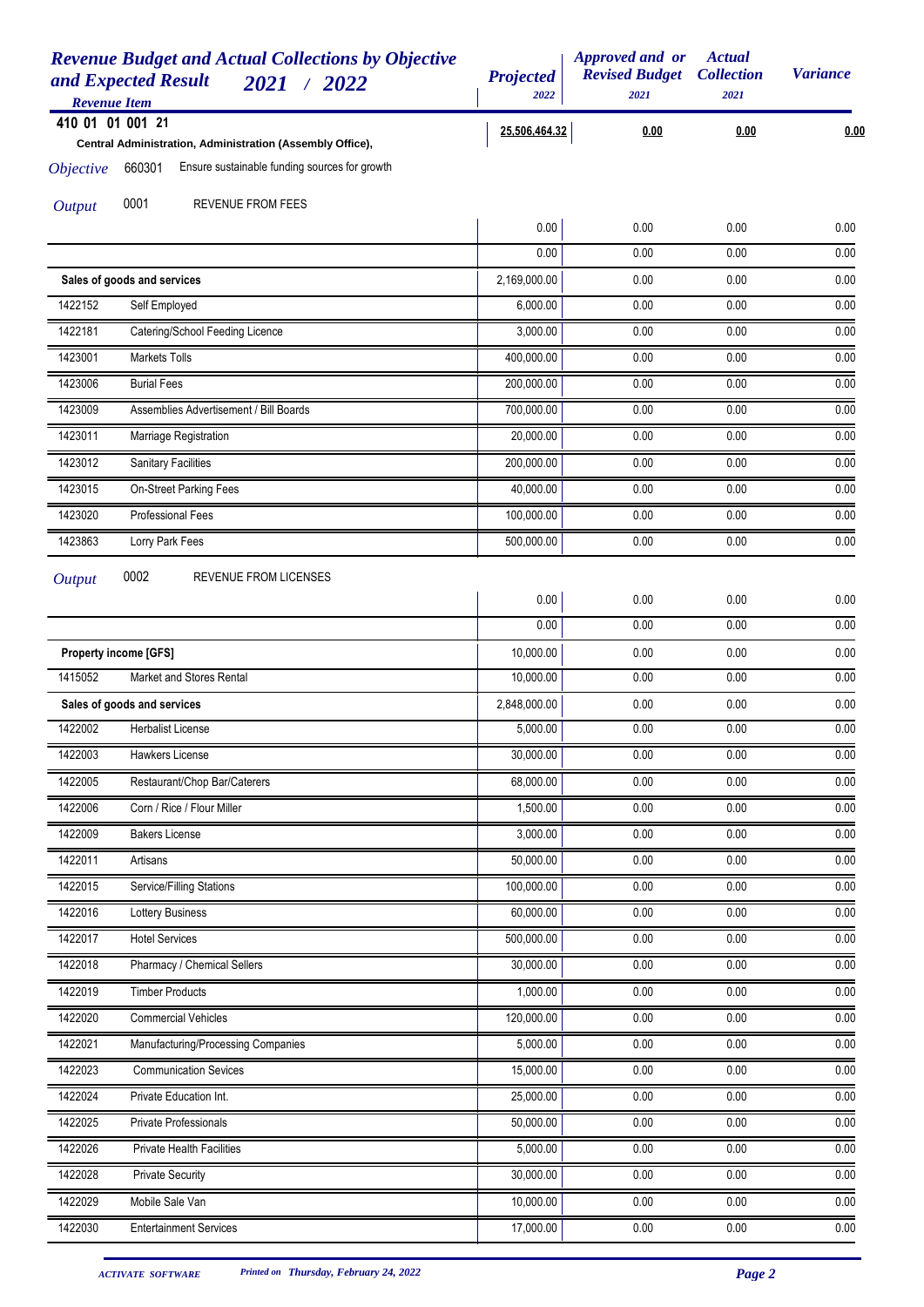| <b>Revenue Item</b> | <b>Revenue Budget and Actual Collections by Objective</b><br>and Expected Result<br>2021 / 2022 | <b>Projected</b><br>2022      | Approved and or<br><b>Revised Budget</b><br>2021 | <b>Actual</b><br><b>Collection</b><br>2021 | <b>Variance</b> |
|---------------------|-------------------------------------------------------------------------------------------------|-------------------------------|--------------------------------------------------|--------------------------------------------|-----------------|
| 1422032             | Akpeteshie / Spirit Sellers                                                                     | 3,000.00                      | 0.00                                             | 0.00                                       | 0.00            |
| 1422037             | Herbal Medicine                                                                                 | 2,000.00                      | 0.00                                             | 0.00                                       | 0.00            |
| 1422038             | <b>Dress Makers/Tailor Services</b>                                                             | 15,000.00                     | 0.00                                             | 0.00                                       | 0.00            |
| 1422041             | Taxi Licences                                                                                   | 1,000.00                      | 0.00                                             | 0.00                                       | 0.00            |
| 1422042             | Second Hand Clothing                                                                            | 3,000.00                      | 0.00                                             | 0.00                                       | 0.00            |
| 1422043             | Vehicle Garage/Automobile Companies                                                             | 3,000.00                      | 0.00                                             | 0.00                                       | 0.00            |
| 1422044             | <b>Financial Institutions</b>                                                                   | 900,000.00                    | 0.00                                             | 0.00                                       | 0.00            |
| 1422045             | Commercial Houses/Departmental Stores                                                           | 300,000.00                    | 0.00                                             | 0.00                                       | 0.00            |
| 1422047             | Photographers and Video Operators                                                               | 3,000.00                      | 0.00                                             | 0.00                                       | 0.00            |
| 1422052             | Mechanics & Repairers                                                                           | 10,000.00                     | 0.00                                             | 0.00                                       | 0.00            |
| 1422055             | Printing Services / Photocopy                                                                   | 10,000.00                     | 0.00                                             | 0.00                                       | 0.00            |
| 1422058             | Automobile Companies                                                                            | 5,000.00                      | 0.00                                             | 0.00                                       | 0.00            |
| 1422060             | Airline Agents                                                                                  | 14,000.00                     | 0.00                                             | 0.00                                       | 0.00            |
| 1422062             | Real Estate Agents                                                                              | 20,000.00                     | 0.00                                             | 0.00                                       | 0.00            |
| 1422063             | <b>Florists And Allied Products</b>                                                             | 500.00                        | 0.00                                             | 0.00                                       | 0.00            |
| 1422066             | <b>Public Letter Writers</b>                                                                    | 1,000.00                      | 0.00                                             | 0.00                                       | 0.00            |
| 1422067             | Alcoholic and non Alcoholic beverages                                                           | 10,000.00                     | 0.00                                             | 0.00                                       | 0.00            |
| 1422071             | <b>Business Providers</b>                                                                       | 400,000.00                    | 0.00                                             | 0.00                                       | 0.00            |
| 1422178             | Car Washing Bay Licence                                                                         | 1,000.00                      | 0.00                                             | 0.00                                       | 0.00            |
| 1423238             | <b>Guest House</b>                                                                              | 15,000.00                     | 0.00                                             | 0.00                                       | 0.00            |
| 1423433             | Registration of NGO's                                                                           | 3,000.00                      | 0.00                                             | 0.00                                       | 0.00            |
| 1423527             | <b>Tender Documents</b>                                                                         | 3,000.00                      | 0.00                                             | 0.00                                       | 0.00            |
| <b>Output</b>       | 0003<br><b>REVENUE FROM FINES</b>                                                               |                               |                                                  |                                            |                 |
|                     |                                                                                                 | 0.00                          | 0.00                                             | 0.00                                       | 0.00            |
|                     |                                                                                                 | 0.00                          | 0.00                                             | 0.00                                       | 0.00            |
|                     | Fines, penalties, and forfeits                                                                  | 45,000.00                     | 0.00                                             | 0.00                                       | 0.00            |
| 1430016             | Spot fine                                                                                       | 45,000.00                     | 0.00                                             | 0.00                                       | 0.00            |
|                     | <b>Non-Performing Assets Recoveries</b>                                                         | 10,000.00                     | 0.00                                             | 0.00                                       | 0.00            |
| 1450007             | Other Sundry Recoveries                                                                         | 10,000.00                     | 0.00                                             | 0.00                                       | 0.00            |
| <b>Output</b>       | 0004<br><b>REVENUE FROM RATES</b>                                                               |                               |                                                  |                                            |                 |
|                     | <b>Property income [GFS]</b>                                                                    | 6,388,652.32                  | 0.00                                             | 0.00                                       | 0.00            |
| 1413001             | Property Rate                                                                                   | 6,352,652.32                  | 0.00                                             | 0.00                                       | 0.00            |
| 1413002             | <b>Basic Rate</b>                                                                               | 2,000.00                      | 0.00                                             | 0.00                                       | 0.00            |
| 1415038             | Rental of Facilities                                                                            | 24,000.00                     | 0.00                                             | 0.00                                       | 0.00            |
| 1415053             | Craft shop                                                                                      | 10,000.00                     | 0.00                                             | 0.00                                       | 0.00            |
| <b>Output</b>       | 0005<br>REVENUE FROM GRANTS                                                                     |                               |                                                  |                                            |                 |
| 1331001             | From foreign governments(Current)<br>Central Government - GOG Paid Salaries                     | 11,515,412.00<br>2,390,606.00 | 0.00<br>0.00                                     | 0.00<br>0.00                               | 0.00<br>0.00    |
| 1331002             |                                                                                                 |                               | 0.00                                             | 0.00                                       | 0.00            |
|                     | DACF - Assembly                                                                                 | 8,169,588.00                  |                                                  |                                            |                 |
| 1331003             | DACF - MP                                                                                       | 250,000.00                    | 0.00                                             | 0.00                                       | 0.00            |
| 1331004             | Ceded Revenue                                                                                   | 40,000.00                     | 0.00                                             | 0.00                                       | 0.00            |
| 1331008             | Other Donors Support Transfers                                                                  | 44,337.00                     | 0.00                                             | 0.00                                       | 0.00            |
| 1331009             | Goods and Services- Decentralised Department                                                    | 81,701.00                     | 0.00                                             | 0.00                                       | 0.00            |